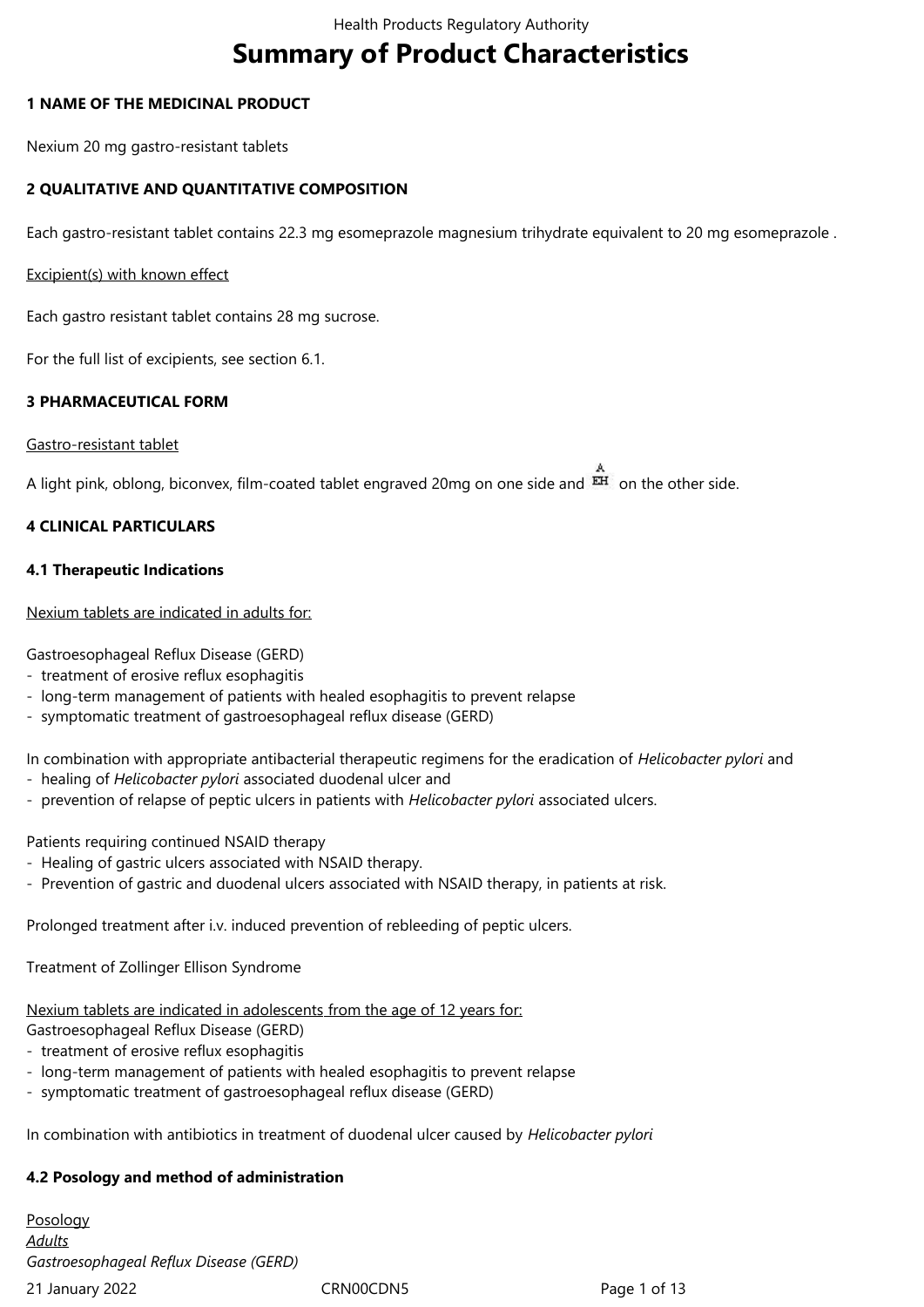## - treatment of erosive reflux esophagitis

40 mg once daily for 4 weeks.

 An additional 4 weeks treatment is recommended for patients in whom esophagitis has not healed or who have persistent symptoms.

- long-term management of patients with healed esophagitis to prevent relapse 20 mg once daily.

#### - symptomatic treatment of gastroesophageal reflux disease (GERD)

20 mg once daily in patients without esophagitis. If symptom control has not been achieved after 4 weeks, the patient should be further investigated. Once symptoms have resolved, subsequent symptom control can be achieved using 20 mg once daily. An on demand regimen taking 20 mg once daily, when needed, can be used. In NSAID treated patients at risk of developing gastric and duodenal ulcers, subsequent symptom control using an on demand regimen is not recommended.

*In combination with appropriate antibacterial therapeutic regimens for the eradication of Helicobacter pylori and* - healing of *Helicobacter pylori* associated duodenal ulcer and

- prevention of relapse of peptic ulcers in patients with *Helicobacter pylori* associated ulcers.

20 mg Nexium with 1 g amoxicillin and 500 mg clarithromycin, all twice daily for 7 days.

*Patients requiring continued NSAID therapy*

- healing of gastric ulcers associated with NSAID therapy

The usual dose is 20 mg once daily. The treatment duration is 4-8 weeks.

- prevention of gastric and duodenal ulcers associated with NSAID therapy in patients at risk 20 mg once daily.

## *Treatment of Zollinger Ellison Syndrome*

The recommended initial dosage is Nexium 40 mg twice daily. The dosage should then be individually adjusted and treatment continued as long as clinically indicated. Based on the clinical data available, the majority of patients can be controlled on doses between 80 to 160 mg esomeprazole daily. With doses above 80 mg daily, the dose should be divided and given twice-daily.

#### Special Populations

#### *Renal impairment*

Dose adjustment is not required in patients with impaired renal function. Due to limited experience in patients with severe renal insufficiency, such patients should be treated with caution (see section 5.2).

#### *Hepatic impairment*

Dose adjustment is not required in patients with mild to moderate liver impairment. For patients with severe liver impairment, a maximum dose of 20 mg Nexium should not be exceeded (see section 5.2).

#### *Elderly*

Dose adjustment is not required in the elderly.

Paediatric population

*Adolescents from the age of 12 years*

Gastroesophageal Reflux Disease (GERD)

- treatment of erosive reflux esophagitis

40 mg once daily for 4 weeks.

An additional 4 weeks treatment is recommended for patients in whom esophagitis has not healed or who have persistent symptoms.

- long-term management of patients with healed esophagitis to prevent relapse 20 mg once daily.

- symptomatic treatment of gastroesophageal reflux disease (GERD)

21 January 2022 CRN00CDN5 Page 2 of 13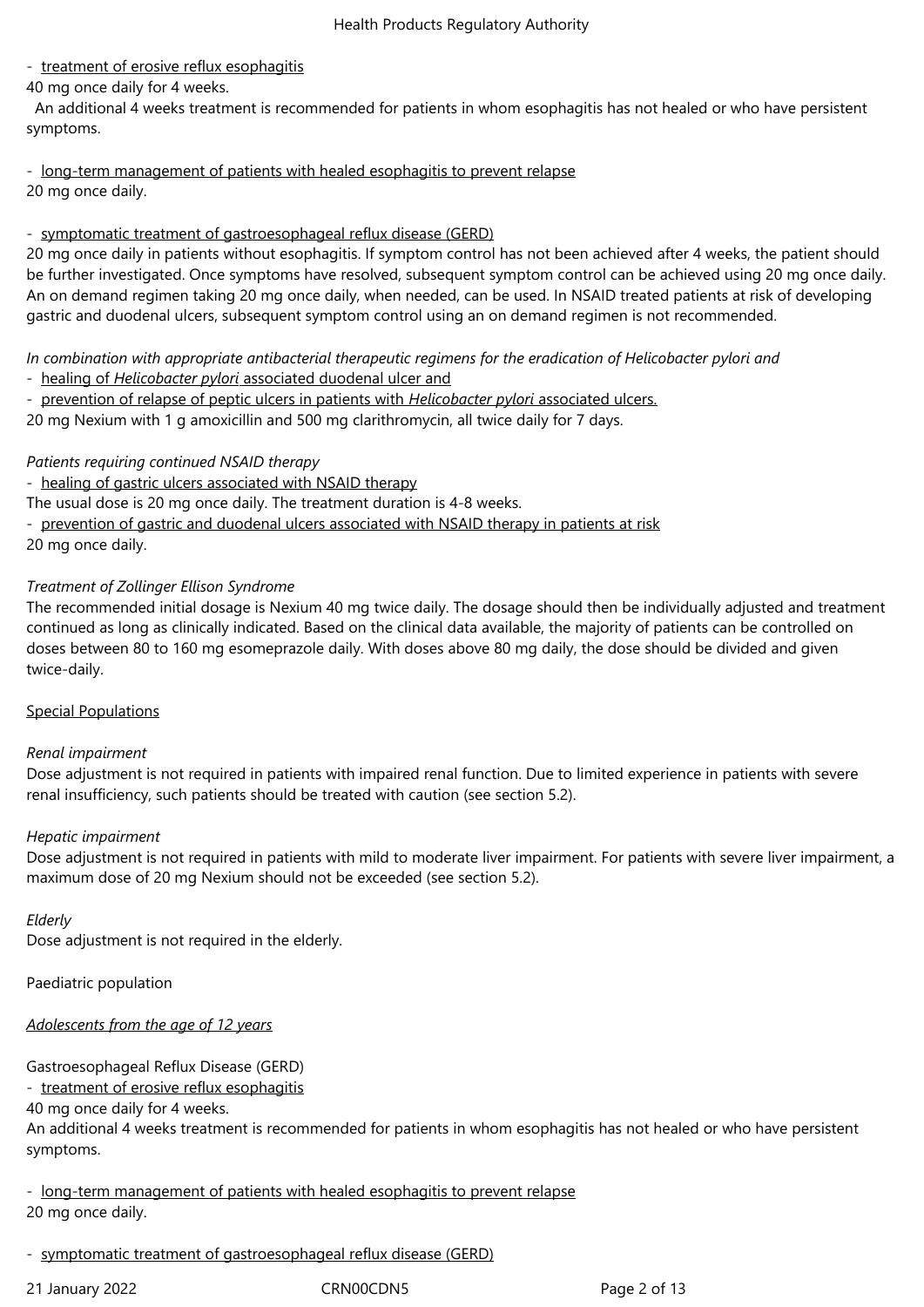20 mg once daily in patients without esophagitis. If symptom control has not been achieved after 4 weeks, the patient should be further investigated. Once symptoms have resolved, subsequent symptom control can be achieved using 20 mg once daily.

#### *Treatment of duodenal ulcer caused by Helicobacter pylori*

When selecting appropriate combination therapy, consideration should be given to official national, regional and local guidance regarding bacterial resistance, duration of treatment (most commonly 7 days but sometimes up to 14 days), and appropriate use of antibacterial agents. The treatment should be supervised by a specialist.

The posology recommendation is:

| Weight     | Posology                                                                                                       |
|------------|----------------------------------------------------------------------------------------------------------------|
| 30 - 40 kg | Combination with two antibiotics: Nexium 20 mg, amoxicillin 750 mg and clarithromycin 7.5 mg/kg body weight    |
|            | are all administered together twice daily for one week.                                                        |
| $> 40$ kg  | Combination with two antibiotics: Nexium 20 mg, amoxicillin 1 g and clarithromycin 500 mg are all administered |
|            | together twice daily for one week.                                                                             |

#### *Children below the age of 12 years*

For posology in patients aged 1 to 11 reference is made to the Nexium sachet SmPC.

#### Method of administration

The tablets should be swallowed whole with liquid. The tablets should not be chewed or crushed.

For patients who have difficulty in swallowing, the tablets can also be dispersed in half a glass of non-carbonated water. No other liquids should be used as the enteric coating may be dissolved. Stir until the tablets disintegrate and drink the liquid with the pellets immediately or within 30 minutes. Rinse the glass with half a glass of water and drink. The pellets must not be chewed or crushed. For patients who cannot swallow, the tablets can be dispersed in non-carbonated water and administered through a gastric tube. It is important that the appropriateness of the selected syringe and tube is carefully tested. For preparation and administration instructions see section 6.6.

#### **4.3 Contraindications**

Hypersensitivity to the active substance, to substituted benzimidazoles or to any of the excipients listed in section 6.1.

Esomeprazole should not be used concomitantly with nelfinavir (see section 4.5).

#### **4.4 Special warnings and precautions for use**

In the presence of any alarm symptom (e.g. significant unintentional weight loss, recurrent vomiting, dysphagia, haematemesis or melaena) and when gastric ulcer is suspected or present, malignancy should be excluded, as treatment with Nexium may alleviate symptoms and delay diagnosis.

#### Long term use

Patients on long-term treatment (particularly those treated for more than a year) should be kept under regular surveillance.

#### On demand treatment

Patients on on-demand treatment should be instructed to contact their physician if their symptoms change in character.

#### *Helicobacter pylori* eradication

When prescribing esomeprazole for eradication of *Helicobacter pylori*, possible drug interactions for all components in the triple therapy should be considered. Clarithromycin is a potent inhibitor of CYP3A4 and hence contraindications and interactions for clarithromycin should be considered when the triple therapy is used in patients concurrently taking other drugs metabolised via CYP3A4 such as cisapride.

#### Gastrointestinal infections

Treatment with proton pump inhibitors may lead to slightly increased risk of gastrointestinal infections such as Salmonella and Campylobacter (see section 5.1).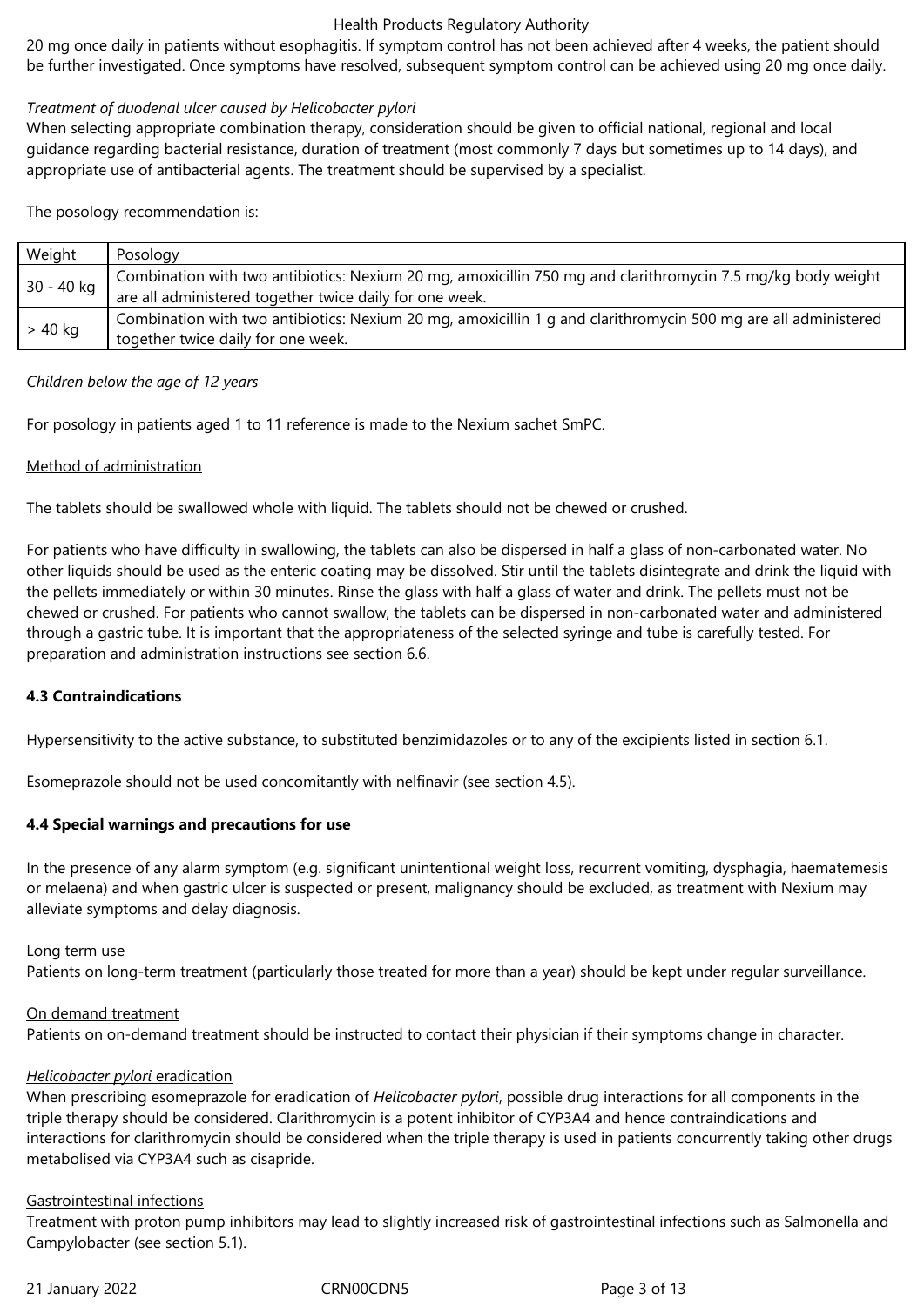#### Absorption of vitamin B12

Esomeprazole, as all acid-blocking medicines, may reduce the absorption of vitamin B12 (cyanocobalamin) due to hypo- or achlorhydria. This should be considered in patients with reduced body stores or risk factors for reduced vitamin B12 absorption on long‑term therapy.

#### Hypomagnesaemia

Severe hypomagnesaemia has been reported in patients treated with proton pump inhibitors (PPIs) like esomeprazole for at least three months, and in most cases for a year. Serious manifestations of hypomagnesaemia such as fatigue, tetany, delirium, convulsions, dizziness and ventricular arrhythmia can occur but they may begin insidiously and be overlooked. In most affected patients, hypomagnesaemia improved after magnesium replacement and discontinuation of the PPI. For patients expected to be on prolonged treatment or who take PPIs with digoxin or drugs that may cause hypomagnesaemia (e.g. diuretics), healthcare professionals should consider measuring magnesium levels before starting PPI treatment and periodically during treatment.

#### Risk of fracture

Proton pump inhibitors, especially if used in high doses and over long durations (>1 year), may modestly increase the risk of hip, wrist and spine fracture, predominantly in the elderly or in presence of other recognised risk factors. Observational studies suggest that proton pump inhibitors may increase the overall risk of fracture by 10‑40%. Some of this increase may be due to other risk factors. Patients at risk of osteoporosis should receive care according to current clinical guidelines and they should have an adequate intake of vitamin D and calcium.

#### Subacute cutaneous lupus erythematosus (SCLE)

Proton pump inhibitors are associated with very infrequent cases of SCLE. If lesions occur, especially in sun-exposed areas of the skin, and if accompanied by arthralgia, the patient should seek medical help promptly and the health care professional should consider stopping Nexium. SCLE after previous treatment with a proton pump inhibitor may increase the risk of SCLE with other proton pump inhibitors.

#### Combination with other medicinal products

Co-administration of esomeprazole with atazanavir is not recommended (see section 4.5). If the combination of atazanavir with a proton pump inhibitor is judged unavoidable, close clinical monitoring is recommended in combination with an increase in the dose of atazanavir to 400 mg with 100 mg of ritonavir; esomeprazole 20 mg should not be exceeded.

Esomeprazole is a CYP2C19 inhibitor. When starting or ending treatment with esomeprazole, the potential for interactions with drugs metabolised through CYP2C19 should be considered. An interaction is observed between clopidogrel and esomeprazole (see section 4.5). The clinical relevance of this interaction is uncertain. As a precaution, concomitant use of esomeprazole and clopidogrel should be discouraged.

When prescribing esomeprazole for on demand therapy, the implications for interactions with other pharmaceuticals, due to fluctuating plasma concentrations of esomeprazole should be considered. See section 4.5.

#### Serious cutaneous adverse reactions (SCARs)

Serious cutaneous adverse reactions (SCARs) such as erythema multiforme (EM), Stevens-Johnson syndrome (SJS), toxic epidermal necrolysis (TEN) and drug reaction with eosinophilia and systemic symptoms (DRESS), which can be life-threatening, have been reported very rarely in association with esomeprazole treatment.

Patients should be advised of the signs and symptoms of the severe skin reaction EM/SJS/TEN/DRESS and should seek medical advice from their physician immediately when observing any indicative signs or symptoms.

Esomeprazole should be discontinued immediately upon signs and symptoms of severe skin reactions and additional medical care/close monitoring should be provided as needed.

Re-challenge should not be undertaken in patients with EM/SJS/TEN/DRESS.

#### Sucrose

This medicinal product contains sucrose. Patients with rare hereditary problems of fructose intolerance, glucose-galactose malabsorption or sucrase-isomaltase insufficiency should not take this medicine.

#### Sodium

This medicine contains less than 1 mmol sodium (23 mg) per tablet, that is to say essentially 'sodium-free'.

Interference with laboratory tests

21 January 2022 CRN00CDN5 Page 4 of 13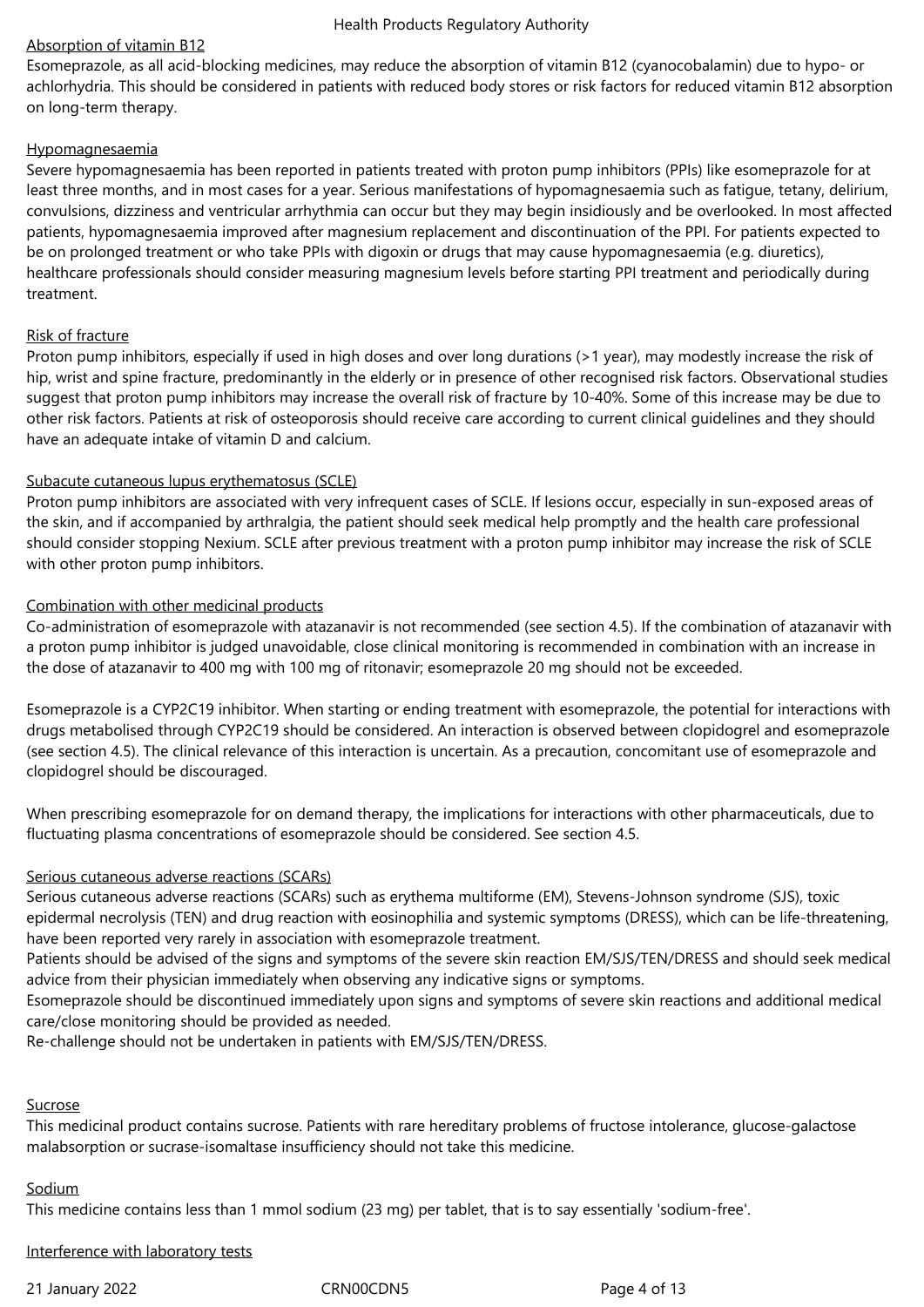Increased Chromogranin A (CgA) level may interfere with investigations for neuroendocrine tumours. To avoid this interference, esomeprazole treatment should be stopped for at least 5 days before CgA measurements (see section 5.1). If CgA and gastrin levels have not returned to reference range after initial measurement, measurements should be repeated 14 days after cessation of proton pump inhibitor treatment.

## **4.5 Interaction with other medicinal products and other forms of interactions**

#### Effects of esomeprazole on the pharmacokinetics of other drugs

#### *Protease inhibitors*

Omeprazole has been reported to interact with some protease inhibitors. The clinical importance and the mechanisms behind these reported interactions are not always known. Increased gastric pH during omeprazole treatment may change the absorption of the protease inhibitors. Other possible interaction mechanisms are via inhibition of CYP2C19.

For atazanavir and nelfinavir, decreased serum levels have been reported when given together with omeprazole and concomitant administration is not recommended. Co-administration of omeprazole (40mg once daily) with atazanavir 300mg/ritonavir 100mg to healthy volunteers resulted in a substantial reduction in atazanavir exposure (approximately 75% decrease in AUC, C<sup>max</sup> and C<sup>min</sup>). Increasing the atazanavir dose to 400mg did not compensate for the impact of omeprazole on atazanavir exposure. The co-administration of omeprazole (20mg qd) with atazanavir 400mg/ritonavir 100mg to healthy volunteers resulted in a decrease of approximately 30% in the atazanavir exposure as compared with the exposure observed with atazanavir 300mg/ritonavir 100mg qd without omeprazole 20mg qd. Co-administration of omeprazole (40mg qd) reduced mean nelfinavir AUC, C<sup>max</sup> and C<sub>min</sub>by 36–39 % and mean AUC, C<sup>max</sup> and C<sup>min</sup> for the pharmacologically active metabolite M8 was reduced by 75-92%.Due to the similar pharmacodynamic effects and pharmacokinetic properties of omeprazole and esomeprazole, concomitant administration with esomeprazole and atazanavir is not recommended (see section 4.4) and concomitant administration with esomeprazole and nelfinavir is contraindicated (see section4.3).

For saquinavir (with concomitant ritonavir), increased serum levels (80-100%) have been reported during concomitant omeprazole treatment (40mg qd). Treatment with omeprazole 20mg qd had no effect on the exposure of darunavir (with concomitant ritonavir) and amprenavir (with concomitant ritonavir). Treatment with esomeprazole 20mg qd had no effect on the exposure of amprenavir (with and without concomitant ritonavir). Treatment with omeprazole 40mg qd had no effect on the exposure of lopinavir (with concomitant ritonavir).

#### *Methotrexate*

When given together with PPIs, methotrexate levels have been reported to increase in some patients. In high-dose methotrexate administration a temporary withdrawal of esomeprazole may need to be considered.

#### *Tacrolimus*

Concomitant administration of esomeprazole has been reported to increase the serum levels of tacrolimus. A reinforced monitoring of tacrolimus concentrations as well as renal function (creatinine clearance) should be performed, and dosage of tacrolimus adjusted if needed.

## *Medicinal products with pH dependent absorption*

Gastric acid suppression during treatment with esomeprazole and other PPIs might decrease or increase the absorption of medicinal products with a gastric pH dependent absorption. As with other medicinal products that decrease intragastric acidity, the absorption of medicinal products such as ketoconazole, itraconazole and erlotinib can decrease and the absorption of digoxin can increase during treatment with esomeprazole. Concomitant treatment with omeprazole (20 mg daily) and digoxin in healthy subjects increased the bioavailability of digoxin by 10% (up to 30% in two out of ten subjects). Digoxin toxicity has been rarely reported. However, caution should be exercised when esomeprazole is given at high doses in elderly patients. Therapeutic drug monitoring of digoxin should then be reinforced.

## *Medicinal products metabolised by CYP2C19*

Esomeprazole inhibits CYP2C19, the major esomeprazole-metabolising enzyme. Thus, when esomeprazole is combined with drugs metabolised by CYP2C19, such as diazepam, citalopram, imipramine, clomipramine, phenytoin etc., the plasma concentrations of these drugs may be increased and a dose reduction could be needed. This should be considered especially when prescribing esomeprazole for on-demand therapy.

#### *Diazepam*

Concomitant administration of 30mg esomeprazole resulted in a 45% decrease in clearance of the CYP2C19 substrate diazepam.

21 January 2022 CRN00CDN5 Page 5 of 13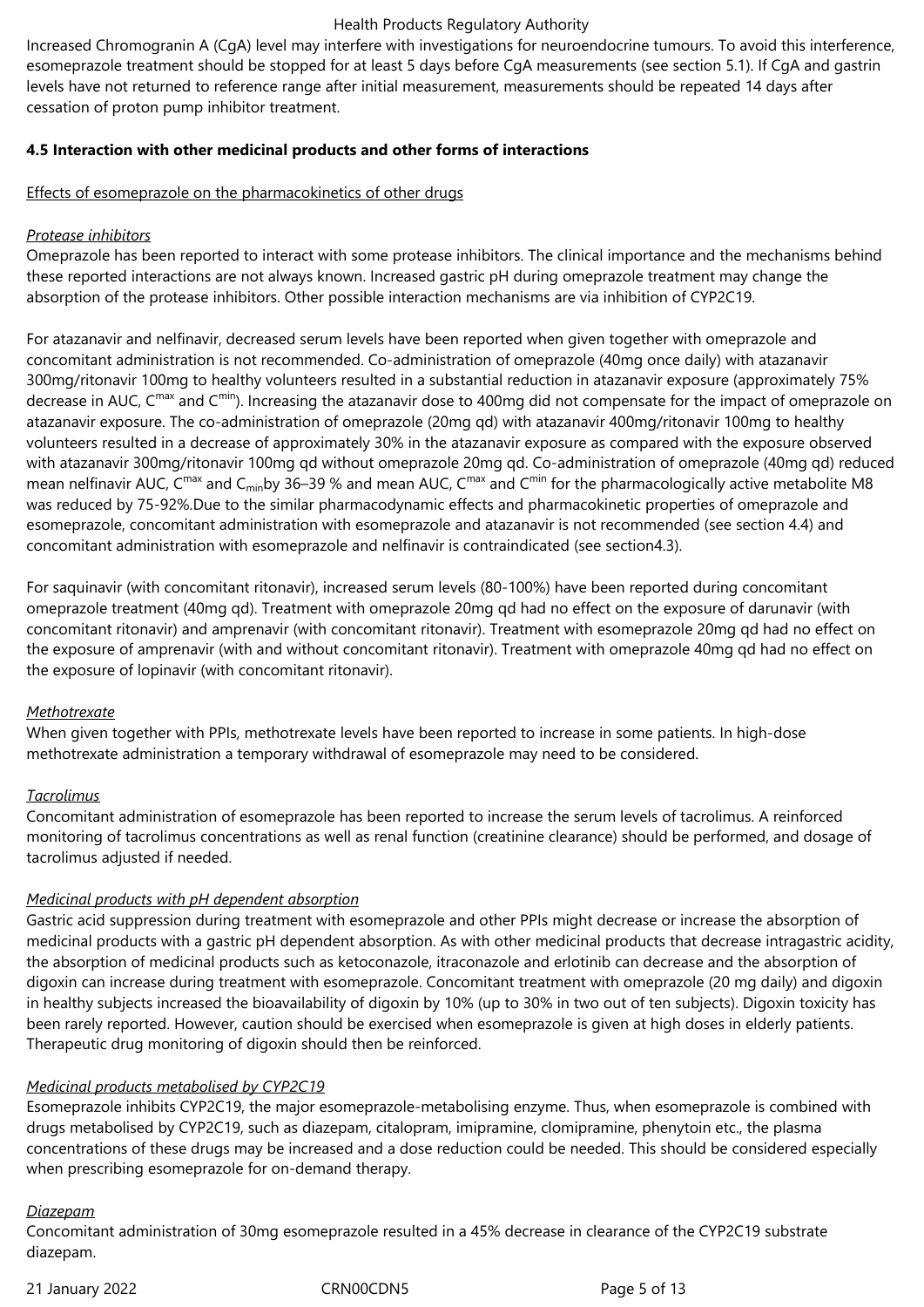#### *Phenytoin*

Concomitant administration of 40mg esomeprazole resulted in a 13% increase in trough plasma levels of phenytoin in epileptic patients. It is recommended to monitor the plasma concentrations of phenytoin when treatment with esomeprazole is introduced or withdrawn.

## *Voriconazole*

Omeprazole (40mg once daily) increased voriconazole (a CYP2C19 substrate) C<sup>max</sup>and AUC<sup>t</sup> by 15% and 41%, respectively.

## *Cilostazol*

Omeprazole as well as esomeprazole act as inhibitors of CYP2C19. Omeprazole, given in doses of 40 mg to healthy subjects in a cross-over study, increased C <sub>max</sub>and AUC for cilostazol by 18% and 26% respectively, and one of its active metabolites by 29% and 69% respectively.

#### *Cisapride*

In healthy volunteers, concomitant administration of 40mg esomeprazole resulted in a 32% increase in area under the plasma concentration-time curve (AUC) and a 31% prolongation of elimination half-life (t<sup>1/2</sup>) but no significant increase in peak plasma levels of cisapride. The slightly prolonged QTc interval observed after administration of cisapride alone, was not further prolonged when cisapride was given in combination with esomeprazole (see also section 4.4).

#### *Warfarin*

Concomitant administration of 40mg esomeprazole to warfarin-treated patients in a clinical trial showed that coagulation times were within the accepted range. However, post-marketing, a few isolated cases of elevated INR of clinical significance have been reported during concomitant treatment. Monitoring is recommended when initiating and ending concomitant esomeprazole treatment during treatment with warfarin or other coumarine derivatives.

#### *Clopidogrel*

Results from studies in healthy subjects have shown a pharmacokinetic (PK)/ pharmacodynamic (PD) interaction between clopidogrel (300mg loading dose/75mg daily maintenance dose) and esomeprazole (40mg p.o.daily) resulting in decreased exposure to the active metabolite of clopidogrel by an average of 40% and resulting in decreased maximum inhibition of (ADP induced) platelet aggregation by an average of 14%.

When clopidogrel was given together with a fixed dose combination of esomeprazole 20mg + ASA 81mg compared to clopidogrel alone in a study in healthy subjects there was a decreased exposure by almost 40% of the active metabolite of clopidogrel. However, the maximum levels of inhibition of (ADP induced) platelet aggregation in these subjects were the same in the clopidogrel and the clopidogrel + the combined (esomeprazole + ASA) product groups.

Inconsistent data on the clinical implications of a PK/PD interaction of esomeprazole in terms of major cardiovascular events have been reported from both observational and clinical studies. As a precaution concomitant use of clopidogrel should be discouraged.

## **Investigated medicinal products with no clinically relevant interaction**

#### *Amoxicillin and quinidine*

Esomeprazole has been shown to have no clinically relevant effects on the pharmacokinetics of amoxicillin or quinidine.

#### *Naproxen or rofecoxib*

Studies evaluating concomitant administration of esomeprazole and either naproxen or rofecoxib did not identify any clinically relevant pharmacokinetic interactions during short-term studies.

#### Effects of other medicinal products on the pharmacokinetics of esomeprazole

## *Medicinal products which inhibit CYP2C19 and/or CYP3A4*

Esomeprazole is metabolised by CYP2C19 and CYP3A4. Concomitant administration of esomeprazole and a CYP3A4 inhibitor, clarithromycin (500mg b.i.d.), resulted in a doubling of the exposure (AUC) to esomeprazole. Concomitant administration of esomeprazole and a combined inhibitor of CYP2C19 and CYP3A4 may result in more than doubling of the esomeprazole exposure. The CYP2C19 and CYP3A4 inhibitor voriconazole increased omeprazole AUC<sub>t</sub>by 280%. A dose adjustment of esomeprazole is not regularly required in either of these situations. However, dose adjustment should be considered in patients with severe hepatic impairment and if long-term treatment is indicated.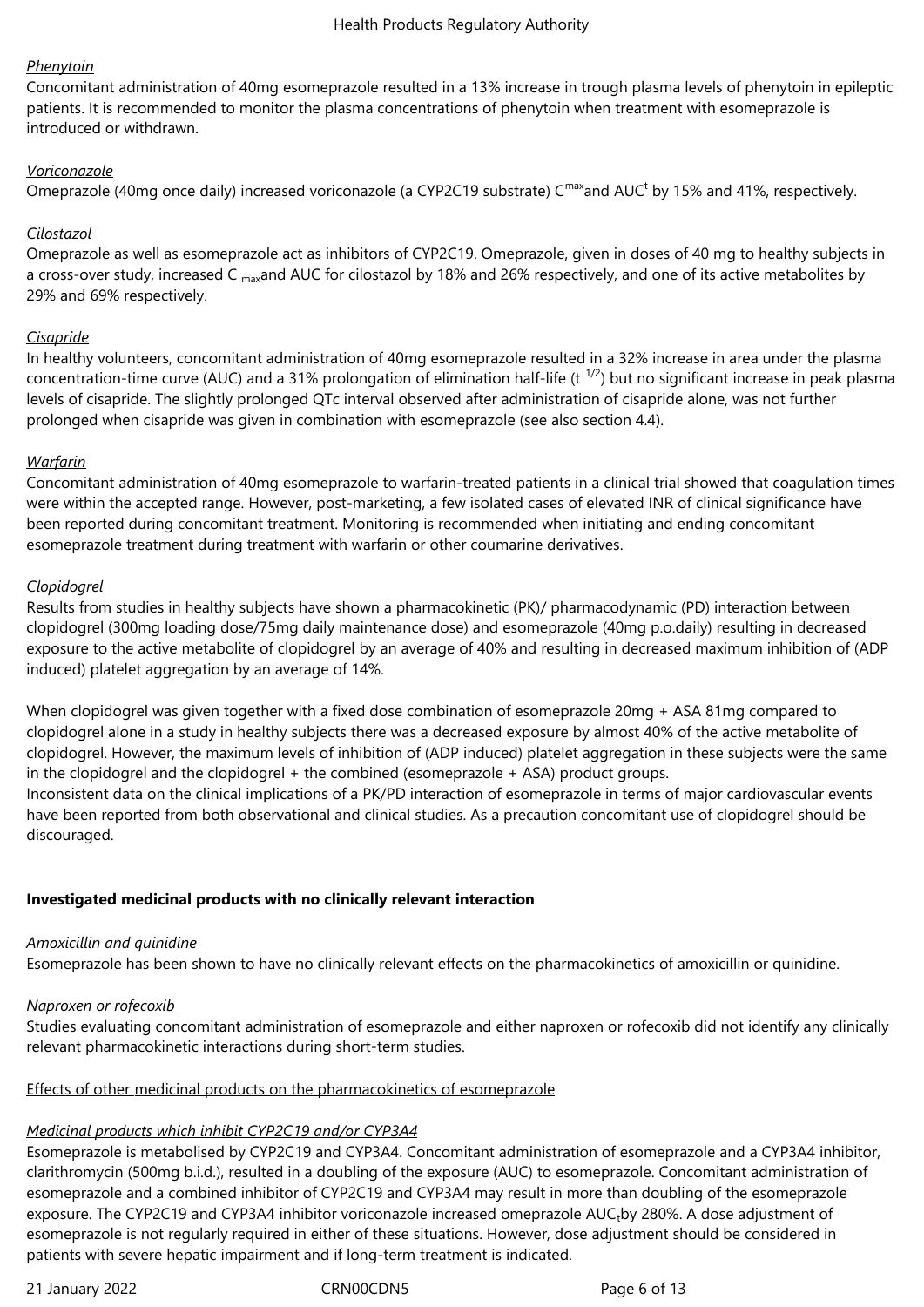#### *Medicinal products which induce CYP2C19 and/or CYP3A4*

Drugs known to induce CYP2C19 or CYP3A4 or both (such as rifampicin and St. John's wort) may lead to decreased esomeprazole serum levels by increasing the esomeprazole metabolism.

#### *Paediatric population*

Interaction studies have only been performed in adults.

## **4.6 Fertility, pregnancy and lactation**

#### **Pregnancy**

Clinical data on exposed pregnancies with Nexium are insufficient. With the racemic mixture omeprazole data on a larger number of exposed pregnancies from epidemiological studies indicate no malformative nor foetotoxic effect. Animal studies with esomeprazole do not indicate direct or indirect harmful effects with respect to embryonal/foetal development. Animal studies with the racemic mixture do not indicate direct or indirect harmful effects with respect to pregnancy, parturition or postnatal development. Caution should be exercised when prescribing to pregnant women.

A moderate amount of data on pregnant women (between 300-1000 pregnancy outcomes) indicates no malformative or foeto/neonatal toxicity of esomeprazole.

Animal studies do not indicate direct or indirect harmful effects with respect to reproductive toxicity (see section 5.3).

#### Breast-feeding

It is not known whether esomeprazole is excreted in human breast milk. There is insufficient information on the effects of esomeprazole in newborns/infants. Esomeprazole should not be used during breast-feeding.

#### Fertility

Animal studies with the racemic mixture omeprazole, given by oral administration do not indicate effects with respect to fertility.

## **4.7 Effects on ability to drive and use machines**

Esomeprazole has minor influence on the ability to drive and use machines. Adverse reactions such as dizziness (uncommon) and blurred vision (rare) has been reported (see section 4.8). If affected patients should not drive or use machines.

## **4.8 Undesirable effects**

#### Summary of the safety profile

Headache, abdominal pain, diarrhoea and nausea are among those adverse reactions that have been most commonly reported in clinical trials (and also from post-marketing use). In addition, the safety profile is similar for different formulations, treatment indications, age groups and patient populations. No dose-related adverse reactions have been identified.

#### Tabulated list of adverse reactions

The following adverse drug reactions have been identified or suspected in the clinical trials programme for esomeprazole and post-marketing. None was found to be dose-related. The reactions are classified according to frequency very common  $\geq 1/10$ ; common  $\geq$ 1/100 to <1/10; uncommon  $\geq$ 1/1,000 to <1/100; rare  $\geq$ 1/10,000 to <1/1,000; very rare <1/10,000; not known (cannot be estimated from the available data).

| <b>System Organ Class</b>            |           | <b>Frequency</b> | <b>Undesirable Effect</b>                                                                                                                     |
|--------------------------------------|-----------|------------------|-----------------------------------------------------------------------------------------------------------------------------------------------|
| Blood and lymphatic system disorders |           | Rare             | Leukopenia, thrombocytopenia                                                                                                                  |
|                                      |           | Very rare        | Agranulocytosis, pancytopenia                                                                                                                 |
| Immune system disorders              |           | Rare             | Hypersensitivity reactions e.g. fever, angioedema and<br>anaphylactic reaction/shock                                                          |
| Metabolism and nutrition disorders   |           | Uncommon         | Peripheral oedema                                                                                                                             |
|                                      |           | Rare             | Hyponatraemia                                                                                                                                 |
|                                      |           | Not known        | Hypomagnesaemia (see section 4.4); severe<br>hypomagnesaemia can correlate with hypocalcaemia.<br>Hypomagnesaemia may also be associated with |
| 21 January 2022                      | CRN00CDN5 |                  | Page 7 of 13                                                                                                                                  |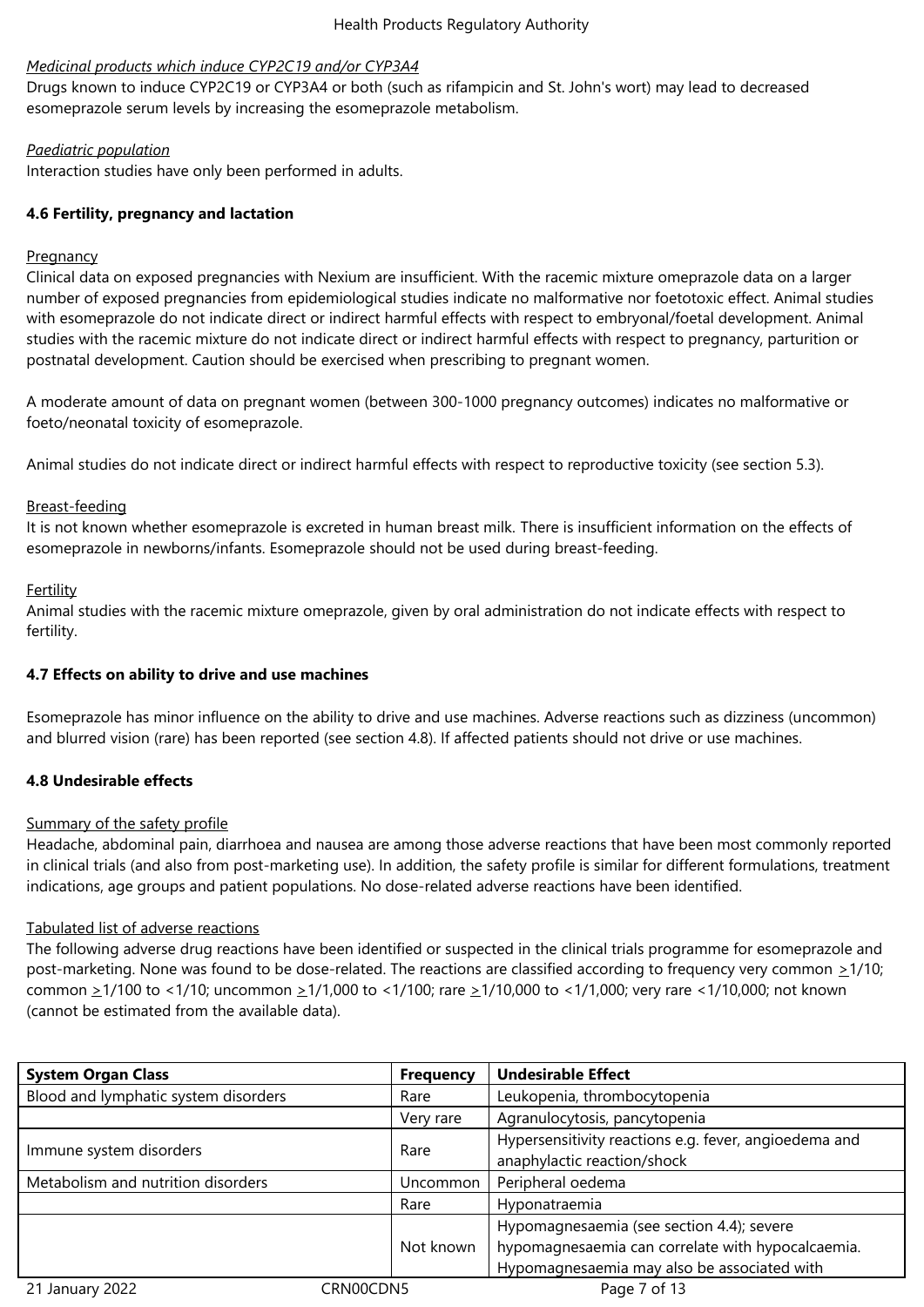|                                                      | Rare      | Agitation, confusion, depression                           |
|------------------------------------------------------|-----------|------------------------------------------------------------|
|                                                      | Very rare | Aggression, hallucinations                                 |
| Nervous system disorders                             | Common    | Headache                                                   |
|                                                      | Uncommon  | Dizziness, paraesthesia, somnolence                        |
|                                                      | Rare      | Taste disturbance                                          |
| Eye disorders                                        | Rare      | <b>Blurred</b> vision                                      |
| Ear and labyrinth disorders                          | Uncommon  | Vertigo                                                    |
| Respiratory, thoracic and mediastinal disorders      | Rare      | Bronchospasm                                               |
| Gastrointestinal disorders                           | Common    | Abdominal pain, constipation, diarrhoea, flatulence,       |
|                                                      |           | nausea/vomiting, fundic gland polyps (benign)              |
|                                                      | Uncommon  | Dry mouth                                                  |
|                                                      | Rare      | Stomatitis, gastrointestinal candidiasis                   |
|                                                      | Not known | Microscopic colitis                                        |
| Hepatobiliary disorders                              | Uncommon  | Increased liver enzymes                                    |
|                                                      | Rare      | Hepatitis with or without jaundice                         |
|                                                      | Very rare | Hepatic failure, encephalopathy in patients with           |
|                                                      |           | pre-existing liver disease                                 |
| Skin and subcutaneous tissue disorders               | Uncommon  | Dermatitis, pruritus, rash, urticaria                      |
|                                                      | Rare      | Alopecia, photosensitivity                                 |
|                                                      |           | Erythema multiforme, Stevens-Johnson syndrome, toxic       |
|                                                      | Very rare | epidermal necrolysis (TEN), drug reaction with             |
|                                                      |           | eosinophilia and systemic symptoms (DRESS)                 |
|                                                      | Not known | Subacute cutaneous lupus erythematosus (see section 4.4)   |
| Musculoskeletal and connective tissue disorders      | Uncommon  | Fracture of the hip, wrist or spine (see section 4.4)      |
|                                                      | Rare      | Arthralgia, myalgia                                        |
|                                                      | Very rare | Muscular weakness                                          |
|                                                      | Very rare | Interstitial nephritis; in some patients renal failure has |
| Renal and urinary disorders                          |           | been reported concomitantly.                               |
| Reproductive system and breast disorders             | Very rare | Gynaecomastia                                              |
| General disorders and administration site conditions | Rare      | Malaise, increased sweating                                |

## **Reporting of suspected adverse reactions**

Reporting suspected adverse reactions after authorisation of the medicinal product is important. It allows continued monitoring of the benefit/risk balance of the medicinal product. Healthcare professionals are asked to report any suspected adverse reactions via:

HPRA Pharmacovigilance Website: www.hpra.ie

#### **4.9 Overdose**

There is [very limited e](http://www.hpra.ie/)xperience to date with deliberate overdose. The symptoms described in connection with 280 mg were gastrointestinal symptoms and weakness. Single doses of 80 mg esomeprazole were uneventful. No specific antidote is known. Esomeprazole is extensively plasma protein bound and is therefore not readily dialyzable. As in any case of overdose, treatment should be symptomatic and general supportive measures should be utilised.

#### **5 PHARMACOLOGICAL PROPERTIES**

#### **5.1 Pharmacodynamic properties**

Pharmacotherapeutic group: Drugs for acid-related disorders, proton pump inhibitors ATC code: A02B C05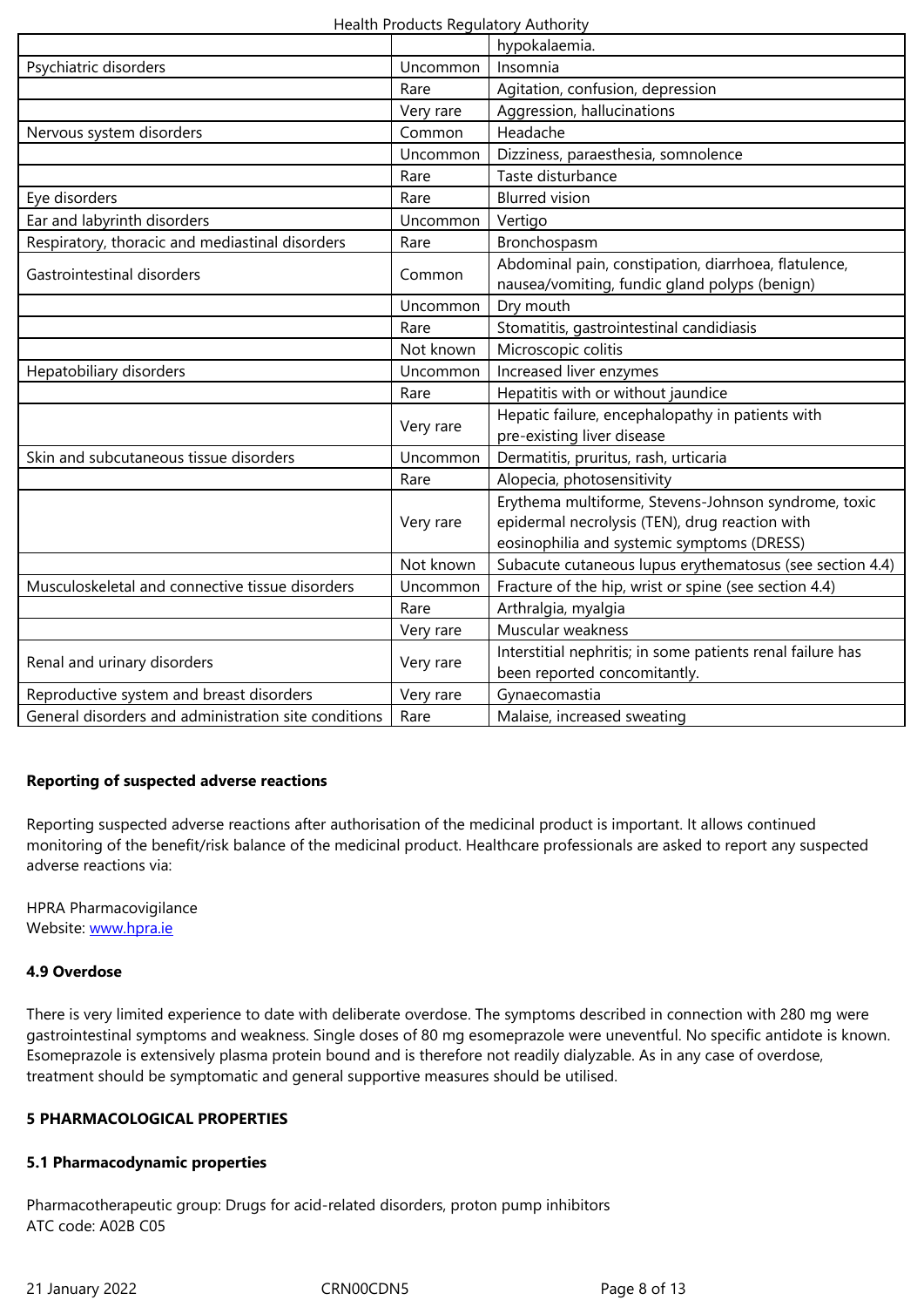Esomeprazole is the *S*-isomer of omeprazole and reduces gastric acid secretion through a specific targeted mechanism of action. It is a specific inhibitor of the acid pump in the parietal cell. Both the *R*- and *S*-isomer of omeprazole have similar pharmacodynamic activity.

#### Mechanism of action

Esomeprazole is a weak base and is concentrated and converted to the active form in the highly acidic environment of the secretory canaliculi of the parietal cell, where it inhibits the enzyme H<sup>+</sup>K<sup>+</sup>-ATPase – the acid pump and inhibits both basal and stimulated acid secretion.

#### Pharmacodynamic effects

After oral dosing with esomeprazole 20 mg and 40 mg the onset of effect occurs within one hour. After repeated administration with 20 mg esomeprazole once daily for five days, mean peak acid output after pentagastrin stimulation is decreased 90% when measured 6–7 hours after dosing on day five.

After five days of oral dosing with 20 mg and 40 mg of esomeprazole, intragastric pH above 4 was maintained for a mean time of 13 hours and 17 hours, respectively over 24 hours in symptomatic GERD patients. The proportion of patients maintaining an intragastric pH above 4 for at least 8, 12 and 16 hours respectively were for esomeprazole 20 mg 76%, 54% and 24%. Corresponding proportions for esomeprazole 40 mg were 97%, 92% and 56%.

Using AUC as a surrogate parameter for plasma concentration, a relationship between inhibition of acid secretion and exposure has been shown.

Healing of reflux esophagitis with esomeprazole 40 mg occurs in approximately 78% of patients after four weeks, and in 93% after eight weeks.

One week treatment with esomeprazole 20 mg b.i.d. and appropriate antibiotics, results in successful eradication of *H. pylori* in approximately 90% of patients.

After eradication treatment for one week, there is no need for subsequent monotherapy with antisecretory drugs for effective ulcer healing and symptom resolution in uncomplicated duodenal ulcers.

In a randomized, double blind, placebo-controlled clinical study, patients with endoscopically confirmed peptic ulcer bleeding characterised as Forrest Ia, Ib, IIa or IIb (9%, 43%, 38% and 10 % respectively) were randomized to receive Nexium solution for infusion (n=375) or placebo (n=389). Following endoscopic hemostasis, patients received either 80 mg esomeprazole as an intravenous infusion over 30 minutes followed by a continuous infusion of 8 mg per hour or placebo for 72 hours. After the initial 72 hour period, all patients received open-label 40 mg oral Nexium for 27 days for acid suppression. The occurrence of rebleeding within 3 days was 5.9% in the Nexium treated group compared to 10.3% for the placebo group. At 30 days post-treatment, the occurrence of rebleeding in the Nexium treated versus the placebo treated group 7.7% vs 13.6%.

During treatment with antisecretory medicinal products, serum gastrin increases in response to the decreased acid secretion. Also CgA increases due to decreased gastric acidity. The increased CgA level may interfere with investigations for neuroendocrine tumours. Available published evidence suggests that proton pump inhibitors should be discontinued between 5 days and 2 weeks prior to CgA measurements. This is to allow CgA levels that might be spuriously elevated following PPI treatment to return to reference range.

An increased number of ECL cells possibly related to the increased serum gastrin levels, have been observed in both children and adults during long-term treatment with esomeprazole. The findings are considered to be of no clinical significance.

During long-term treatment with antisecretory drugs, gastric glandular cysts have been reported to occur at a somewhat increased frequency. These changes are a physiological consequence of pronounced inhibition of acid secretion, are benign and appear to be reversible.

Decreased gastric acidity due to any means including proton pump inhibitors, increases gastric counts of bacteria normally present in the gastrointestinal tract. Treatment with proton pump inhibitors may lead to slightly increased risk of gastrointestinal infections such as *Salmonella* and *Campylobacter* and, in hospitalised patients, possibly also *Clostridium difficile*.

#### Clinical efficacy

In two studies with ranitidine as an active comparator, Nexium showed better effect in healing of gastric ulcers in patients using NSAIDs, including COX-2 selective NSAIDs.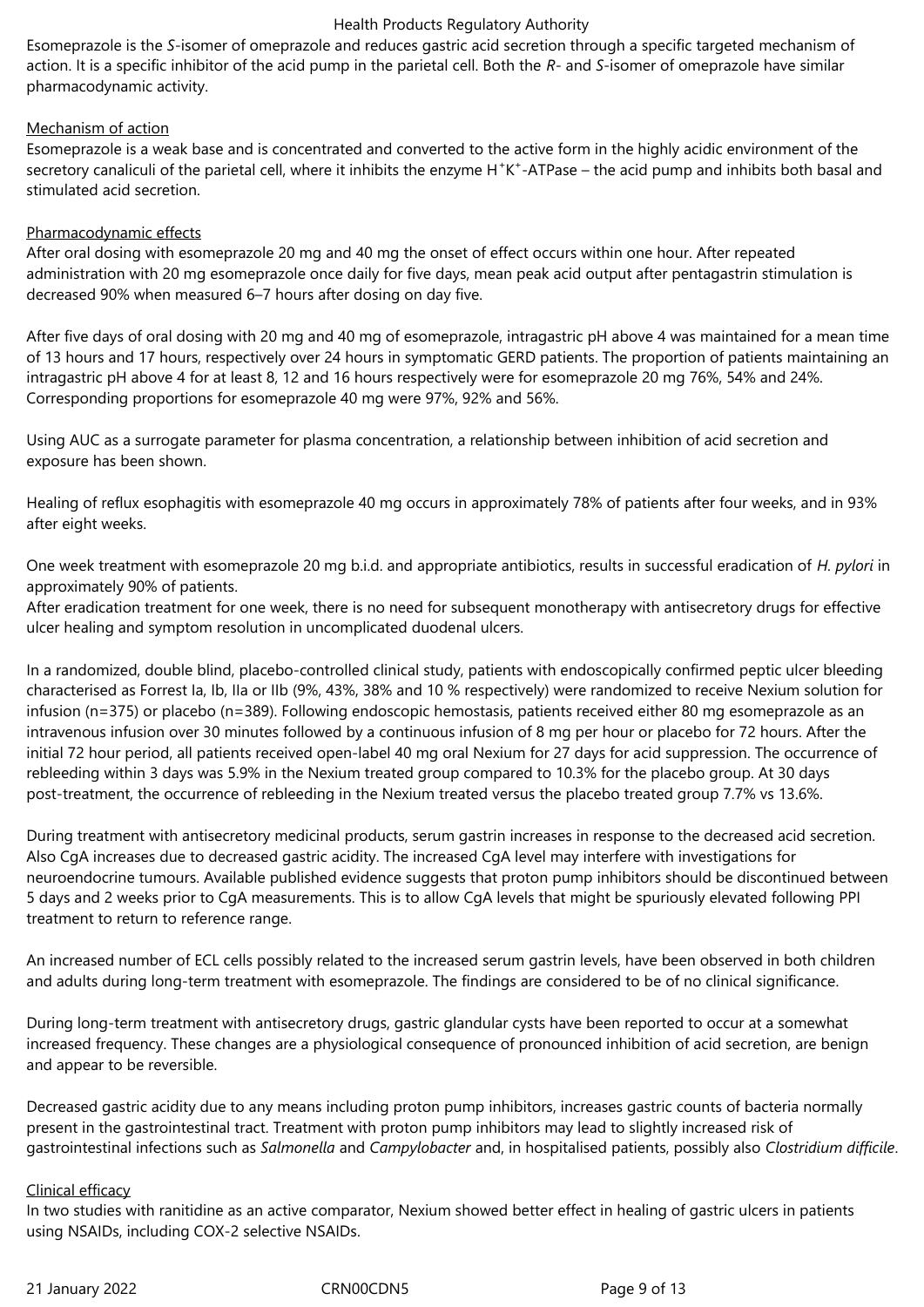In two studies with placebo as comparator, Nexium showed better effect in the prevention of gastric and duodenal ulcers in patients using NSAIDs (aged >60 and/or with previous ulcer), including COX-2 selective NSAIDs.

#### Paediatric population

In a study in paediatric GERD patients (<1 to 17 years of age) receiving long-term PPI treatment, 61% of the children developed minor degrees of ECL cell hyperplasia with no known clinical significance and with no development of atrophic gastritis or carcinoid tumours.

#### **5.2 Pharmacokinetic properties**

## Absorption

Esomeprazole is acid labile and is administered orally as enteric-coated granules. *In vivo* conversion to the *R*-isomer is negligible. Absorption of esomeprazole is rapid, with peak plasma levels occurring approximately 1-2 hours after dose. The absolute bioavailability is 64% after a single dose of 40 mg and increases to 89% after repeated once daily administration. For 20 mg esomeprazole the corresponding values are 50% and 68%, respectively.

Food intake both delays and decreases the absorption of esomeprazole although this has no significant influence on the effect of esomeprazole on intragastric acidity.

#### Distribution

The apparent volume of distribution at steady state in healthy subjects is approximately 0.22 l/kg body weight. Esomeprazole is 97% plasma protein bound.

#### Biotransformation

Esomeprazole is completely metabolised by the cytochrome P450 system (CYP). The major part of the metabolism of esomeprazole is dependent on the polymorphic CYP2C19, responsible for the formation of the hydroxy- and desmethyl metabolites of esomeprazole. The remaining part is dependent on another specific isoform, CYP3A4, responsible for the formation of esomeprazole sulphone, the main metabolite in plasma.

#### Elimination

The parameters below reflect mainly the pharmacokinetics in individuals with a functional CYP2C19 enzyme, extensive metabolisers.

Total plasma clearance is about 17 l/h after a single dose and about 9 l/h after repeated administration. The plasma elimination half-life is about 1.3 hours after repeated once daily dosing. Esomeprazole is completely eliminated from plasma between doses with no tendency for accumulation during once-daily administration.

The major metabolites of esomeprazole have no effect on gastric acid secretion. Almost 80% of an oral dose of esomeprazole is excreted as metabolites in the urine, the remainder in the faeces. Less than 1% of the parent drug is found in urine.

#### Linearity/non-linearity

The pharmacokinetics of esomeprazole has been studied in doses up to 40 mg b.i.d. The area under the plasma concentration-time curve increases with repeated administration of esomeprazole. This increase is dose-dependent and results in a more than dose proportional increase in AUC after repeated administration. This time- and dose-dependency is due to a decrease of first pass metabolism and systemic clearance probably caused by an inhibition of the CYP2C19 enzyme by esomeprazole and/or its sulphone metabolite.

#### Special patient populations

#### *Poor metabolisers*

Approximately 2.9 ±1.5% of the population lack a functional CYP2C19 enzyme and are called poor metabolisers. In these individuals the metabolism of esomeprazole is probably mainly catalysed by CYP3A4. After repeated once daily administration of 40 mg esomeprazole, the mean area under the plasma concentration-time curve was approximately 100% higher in poor metabolisers than in subjects having a functional CYP2C19 enzyme (extensive metabolisers). Mean peak plasma concentrations were increased by about 60%. These findings have no implications for the posology of esomeprazole.

#### *Gender*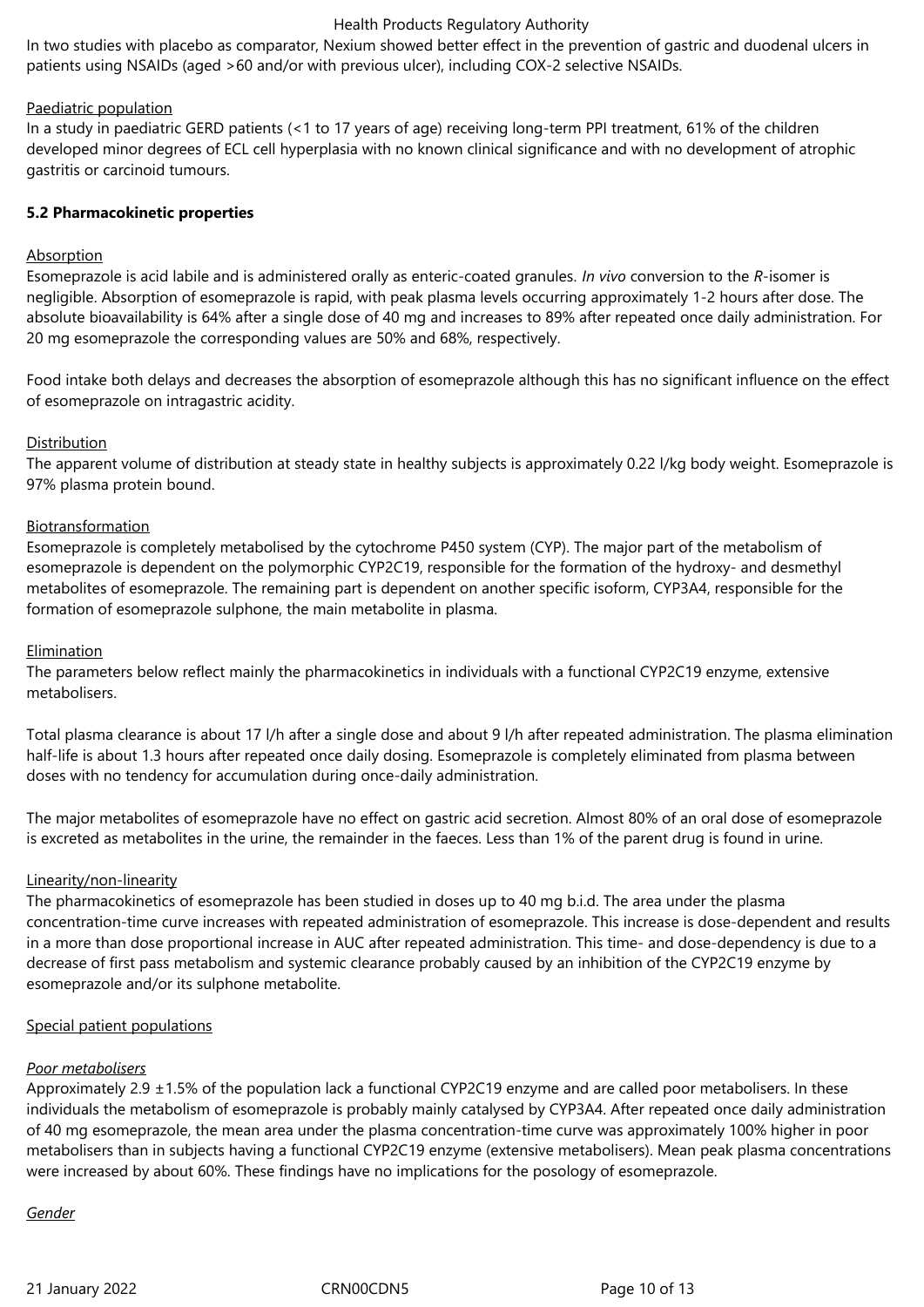Following a single dose of 40 mg esomeprazole the mean area under the plasma concentration-time curve is approximately 30% higher in females than in males. No gender difference is seen after repeated once daily administration. These findings have no implications for the posology of esomeprazole.

#### *Hepatic impairment*

The metabolism of esomeprazole in patients with mild to moderate liver dysfunction may be impaired. The metabolic rate is decreased in patients with severe liver dysfunction resulting in a doubling of the area under the plasma concentration-time curve of esomeprazole. Therefore, a maximum of 20 mg should not be exceeded in patients with severe dysfunction. Esomeprazole or its major metabolites do not show any tendency to accumulate with once daily dosing.

#### *Renal impairment*

No studies have been performed in patients with decreased renal function. Since the kidney is responsible for the excretion of the metabolites of esomeprazole but not for the elimination of the parent compound, the metabolism of esomeprazole is not expected to be changed in patients with impaired renal function.

#### *Elderly*

The metabolism of esomeprazole is not significantly changed in elderly subjects (71-80 years of age).

#### *Paediatric population*

#### *Adolescents 12-18 years:*

Following repeated dose administration of 20 mg and 40 mg esomeprazole, the total exposure (AUC) and the time to reach maximum plasma drug concentration ( $t^{max}$ ) in 12 to 18 year-olds was similar to that in adults for both esomeprazole doses.

## **5.3 Preclinical safety data**

Non-clinical data reveal no special hazard for humans based on conventional studies of safety pharmacology, repeated dose toxicity, genotoxicity, carcinogenic potential, toxicity to reproduction and development. Adverse reactions not observed in clinical studies, but seen in animals at exposure levels similar to clinical exposure levels and with possible relevance to clinical use were as follows:

Carcinogenicity studies in the rat with the racemic mixture have shown gastric ECL-cell hyperplasia and carcinoids. These gastric effects in the rat are the result of sustained, pronounced hypergastrinaemia secondary to reduced production of gastric acid and are observed after long-term treatment in the rat with inhibitors of gastric acid secretion.

## **6 PHARMACEUTICAL PARTICULARS**

#### **6.1 List of excipients**

Glycerol monostearate 40-55, hyprolose, hypromellose, iron oxide (reddish-brown and yellow) (E 172), magnesium stearate, methacrylic acid ethyl acrylate copolymer (1:1) dispersion 30 per cent, cellulose microcrystalline, synthetic paraffin, macrogols, polysorbate 80, crospovidone, sodium stearyl fumarate, sugar spheres (sucrose and maize starch), talc, titanium dioxide (E 171), triethyl citrate.

#### **6.2 Incompatibilities**

Not applicable.

## **6.3 Shelf life**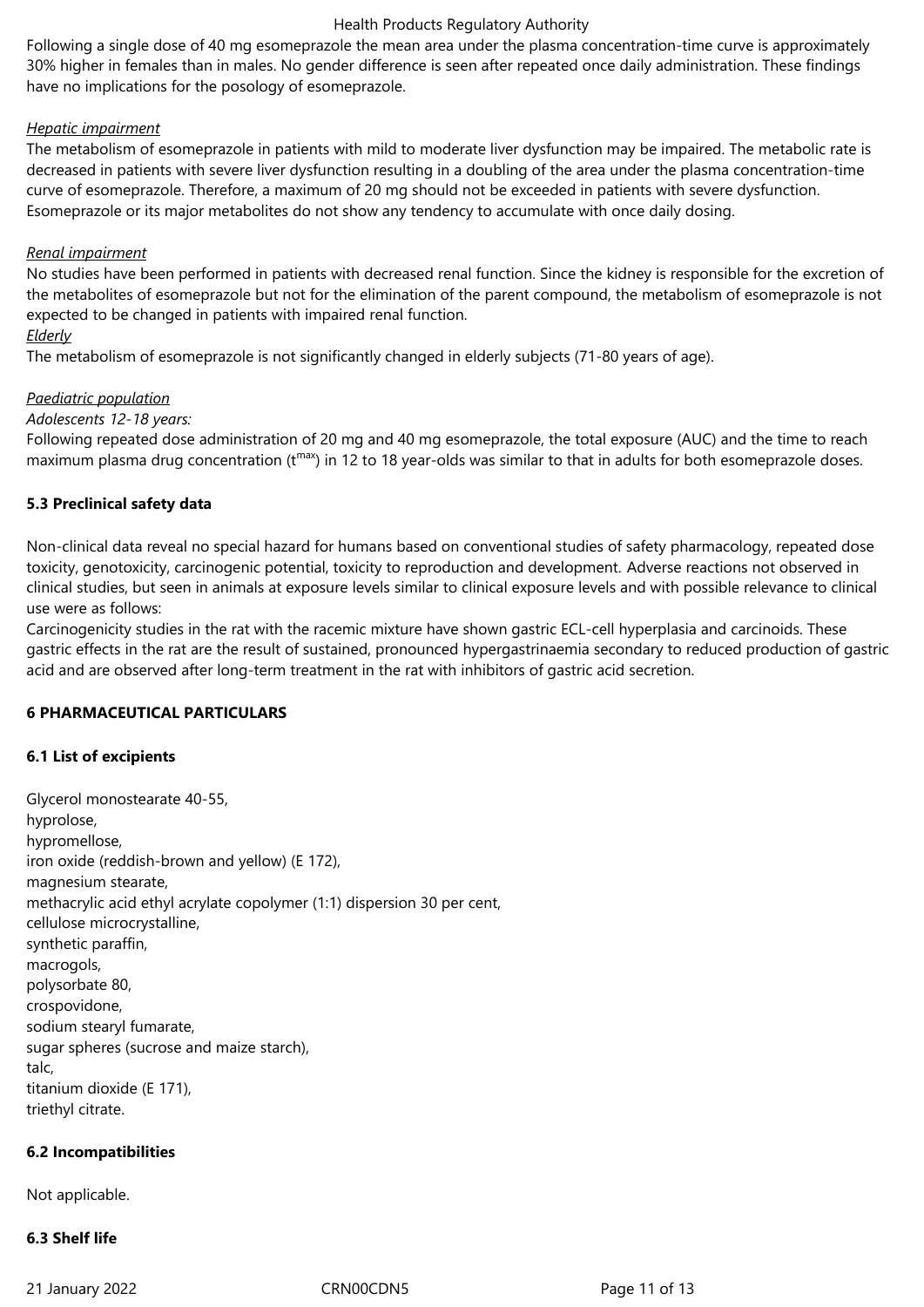3 years.

Climate zones III-IV: 18 months.

## **6.4 Special precautions for storage**

Do not store above  $30^{\circ}$ C.

Keep the container tightly closed (bottle) in order to protect from moisture. Store in the original package (blister) in order to protect from moisture.

#### **6.5 Nature and contents of container**

- Polyethylene bottle with a tamper proof, polypropylene screw cap equipped with a desiccant capsule.

- Aluminium blister package.

Bottles of 2, 5, 7, 14, 15, 28, 30, 56, 60, 100, 140 (5x28) tablets. Blister packs in wallet and/or carton of 3, 7, 7x1, 14, 15, 25x1, 28, 30, 50x1, 56, 60, 90, 98, 100x1, 140 tablets.

Not all pack sizes may be marketed.

## **6.6 Special precautions for disposal and other handling**

No special requirements for disposal.

#### Administration through gastric tube

- 1. Put the tablet into an appropriate syringe and fill the syringe with approximately 25 ml water and approximately 5 ml air. For some tubes, dispersion in 50 ml water is needed to prevent the pellets from clogging the tube.
- 2. Immediately shake the syringe for approximately 2 minutes to disperse the tablet.
- 3. Hold the syringe with the tip up and check that the tip has not clogged.
- 4. Attach the syringe to the tube whilst maintaining the above position.
- 5. Shake the syringe and position it with the tip pointing down. Immediately inject 5–10 ml into the tube. Invert the syringe after injection and shake (the syringe must be held with the tip pointing up to avoid clogging of the tip).
- 6. Turn the syringe with the tip down and immediately inject another 5–10 ml into the tube. Repeat this procedure until the syringe is empty.
- 7. Fill the syringe with 25 ml of water and 5 ml of air and repeat step 5 if necessary to wash down any sediment left in the syringe. For some tubes, 50 ml water is needed.

# **7 MARKETING AUTHORISATION HOLDER**

Grunenthal Pharma Ltd 4045 Kingswood Road Citywest Business Park Citywest Co Dublin Ireland

## **8 MARKETING AUTHORISATION NUMBER**

PA2242/013/002

## **9 DATE OF FIRST AUTHORISATION/RENEWAL OF THE AUTHORISATION**

Date of first authorisation: 18 August 2000

Date of last renewal: 10 March 2010

# **10 DATE OF REVISION OF THE TEXT**

21 January 2022 CRN00CDN5 Page 12 of 13